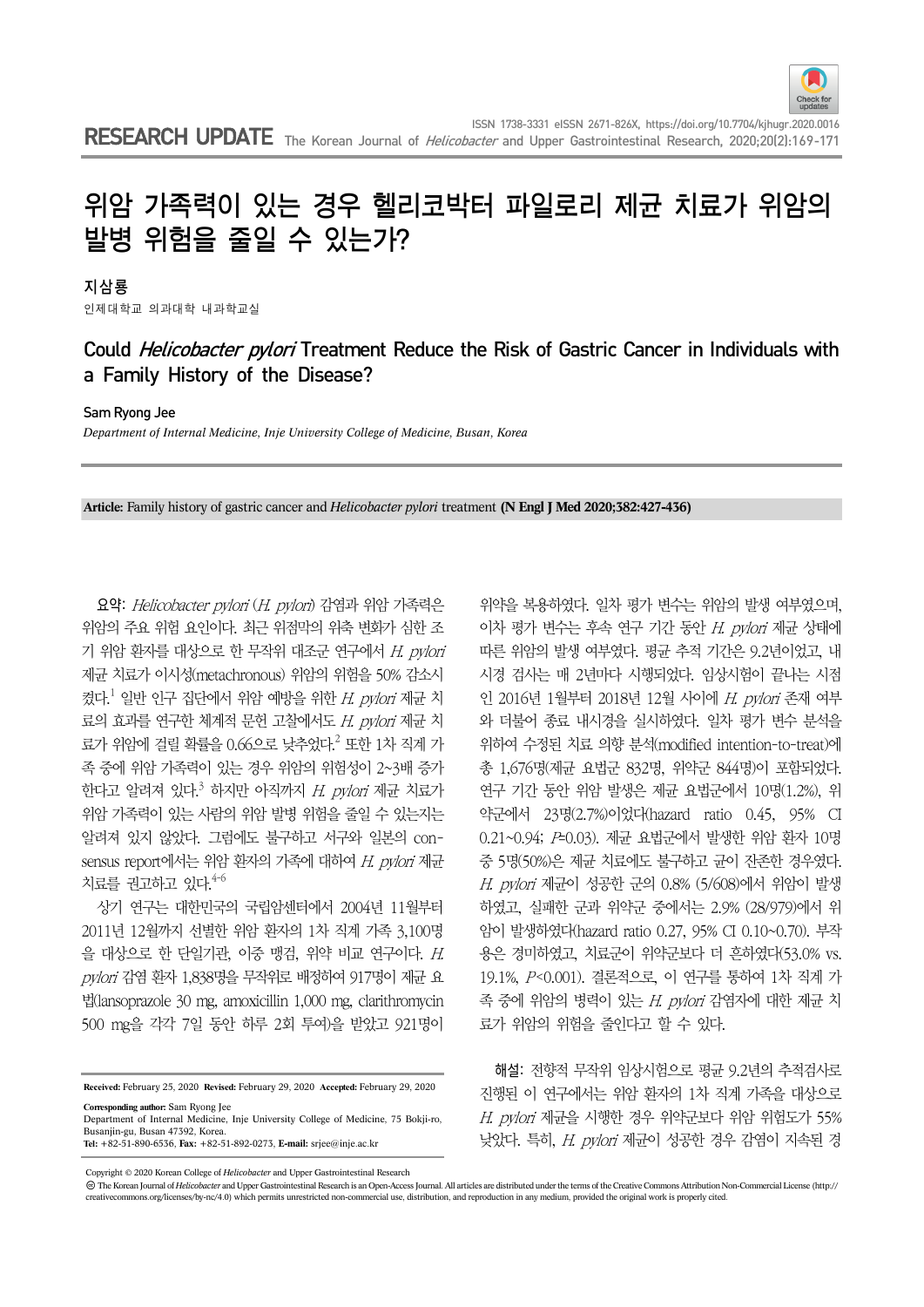Korean J *Helicobacter* Up Gastrointest Res: Vol 20, No 2, June 2020

우보다 위암의 위험도가 73% 낮았다. 1차 직계 가족은 환자의 부모, 형제, 자식을 일컫는다. 제균 치료군에서 치료에 따른 부 작용은 흔하였지만 중증도는 경미하였다. 이러한 결과는 저자 들의 이전 연구인 조기 위암 환자를 대상으로 한 무작위 대조 군 연구와 비교해볼 때,  $H.$  pvlori 제균 치료로 이시성 위암의 위험이 50% 감소하였고, 특히 H. pylori 제균이 성공한 군에서 위암의 위험이 68% 감소하였다는 결과와 유사하다.<sup>1</sup> 저자들의 이번 연구와 이전 연구에서 공히, 배정된 군에 따른 분석보다 제균 여부에 따른 분석에서 위암 위험도가 18% 더 낮았다. 이 는 H. pylori 제균이 실패할 경우 잔존하는 지속적인 위험에 의 한 결과일 가능성이 크다.

전술한 대로, H. pylori 감염이 있는 무증상 건강한 사람이 포함된 6개 무작위 임상실험의 체계적 문헌 고찰에서 제균 치 료를 받은 군이 대조군에 비하여 위암의 위험도가 34% 낮았 다.<sup>2</sup> 체계적 문헌 고찰에 포함된 연구를 검토해보면 *H. pylori* 제균에 의한 위암 예방 효과는 오랜 기간 동안 많은 대상군을 필요로 하는데, 이번 연구는 위암 환자의 1차 직계 가족이 위암 발생률이 높음을 감안하고, 참가자들이 임상시험 약물에 대한 복용 준수도가 높아 비교적 적은 표본 크기로 실험을 진행할 수 있었다.

위암의 발병률이 높은 우리나라에서는 대한헬리코박터연구회 에서 1998년에 H. pylori 감염의 진단 및 치료에 관한 진료지침을 공표한 이래 $^{7}$  대한상부위장관·헬리코박터학회에서 2009년에 새 로운 가이드라인을 발표하였고, $^8$  2013년에 개정판이 발표되었 다. 이 위암 환자의 10~15%에서 기족력이 있으며, 위암 환자의 직계 가족은 식습관, 흡연, H. pylori 감염 등 비슷한 생활 환경을 공유 하여 대조군에 비하여 위암 발생률이 2~3배 높다고 보고되고 있 다.<sup>10-12</sup> 위암 환자의 기족력과 H. pylori 감염이 동시에 있는 경우 에는 위암 발생률이 5~8배 높은 것으로 알려져 있다.<sup>13,14</sup> 이러한 연구를 바탕으로 대한상부위장관·헬리코박터학회의 임상 진료지 침에서는 중간 정도의 근거수준과 낮은 정도의 권고등급으로 "위 암의 가족력이 있는 경우 헬리코박터 파일로리에 감염된 가족에서 제균 치료가 위암 예방에 도움이 될 수 있다"라고 권고하고 있다. $^8$ 동일하게 미국과 일본의 consensus report 그리고 Maastricht 지침에서는 위암 환자의 가족에 대하여 H. pylori 제균 치료를 권고하고 있다.<sup>4-6</sup> 반면, 2017년 발표된 미국소화기학회의 임상 진료지침에서는 증거가 불충분하기 때문에 위암의 가족력이 있는 무증상 군에서 H. pylori 검사나 치료를 권고하지 않는다.<sup>15</sup> 따라 서, 상기 연구는 위암 환자의 직계 가족 중 H. pvlor에 감염된 경우 제균 치료 후에 위암 발생이 감소한다는 증거를 제시하는 연구이다. 향후 위암 화자의 1차 직계 가족에 있어 H. pylori 제규 치료가 위암 발생을 줄이는가에 대한 더 많은 연구를 통하여 그 증거를 확보하는 노력이 필요할 것이다.

## CONFLICT OF INTEREST

No potential conflict of interest relevant to this article was reported.

### **ORCID**

Sam Ryong Jee https://orcid.org/0000-0002-7928-1153

### REFERENCES

- 1. Choi IJ, Kook MC, Kim YI, et al. Helicobacter pylori therapy for the prevention of metachronous gastric cancer. N Engl J Med 2018;378:1085-1095.
- 2. Ford AC, Forman D, Hunt RH, Yuan Y, Moayyedi P. Helicobacter pylori eradication therapy to prevent gastric cancer in healthy asymptomatic infected individuals: systematic review and meta-analysis of randomised controlled trials. BMJ 2014;348: g3174.
- 3. Choi YJ, Kim N. Gastric cancer and family history. Korean J Intern Med 2016;31:1042-1053.
- 4. El-Serag HB, Kao JY, Kanwal F, et al. Houston Consensus Conference on testing for Helicobacter pylori infection in the United States. Clin Gastroenterol Hepatol 2018;16:992-1002.e6.
- 5. Malfertheiner P, Megraud F, O'Morain CA, et al. Management of Helicobacter pylori infection-the Maastricht V/Florence Consensus Report. Gut 2017;66:6-30.
- 6. Sugano K, Tack J, Kuipers EJ, et al. Kyoto global consensus report on Helicobacter pylori gastritis. Gut 2015;64:1353-1367.
- 7. Korean Helicobacter pylori Study Group. Diagnosis and treatment of *Helicobacter pylori* infection in Korea. Korean J Gastroenterol 1998;32:275-289.
- 8. Kim N, Kim JJ, Choe YH, et al. Diagnosis and treatment guidelines for Helicobacter pylori infection in Korea. Korean J Gastroenterol 2009;54:269-278.
- 9. Kim SG, Jung HK, Lee HL, et al. Guidelines for the diagnosis and treatment of Helicobacter pylori infection in Korea, 2013 revised edition. Korean J Gastroenterol 2013;62:3-26.
- 10. Zanghieri G, Di Gregorio C, Sacchetti C, et al. Familial occurrence of gastric cancer in the 2-year experience of a population-based registry. Cancer 1990;66:2047-2051.
- 11. Rokkas T, Sechopoulos P, Pistiolas D, Margantinis G, Koukoulis G. Helicobacter pylori infection and gastric histology in firstdegree relatives of gastric cancer patients: a meta-analysis. Eur J Gastroenterol Hepatol 2010;22:1128-1133.
- 12. Chang YW, Han YS, Lee DK, et al. Role of *Helicobacter pylori* infection among offspring or siblings of gastric cancer patients. Int J Cancer 2002;101:469-474.
- 13. Shin CM, Kim N, Yang HJ, et al. Stomach cancer risk in gastric cancer relatives: interaction between Helicobacter pylori infection and family history of gastric cancer for the risk of stom-